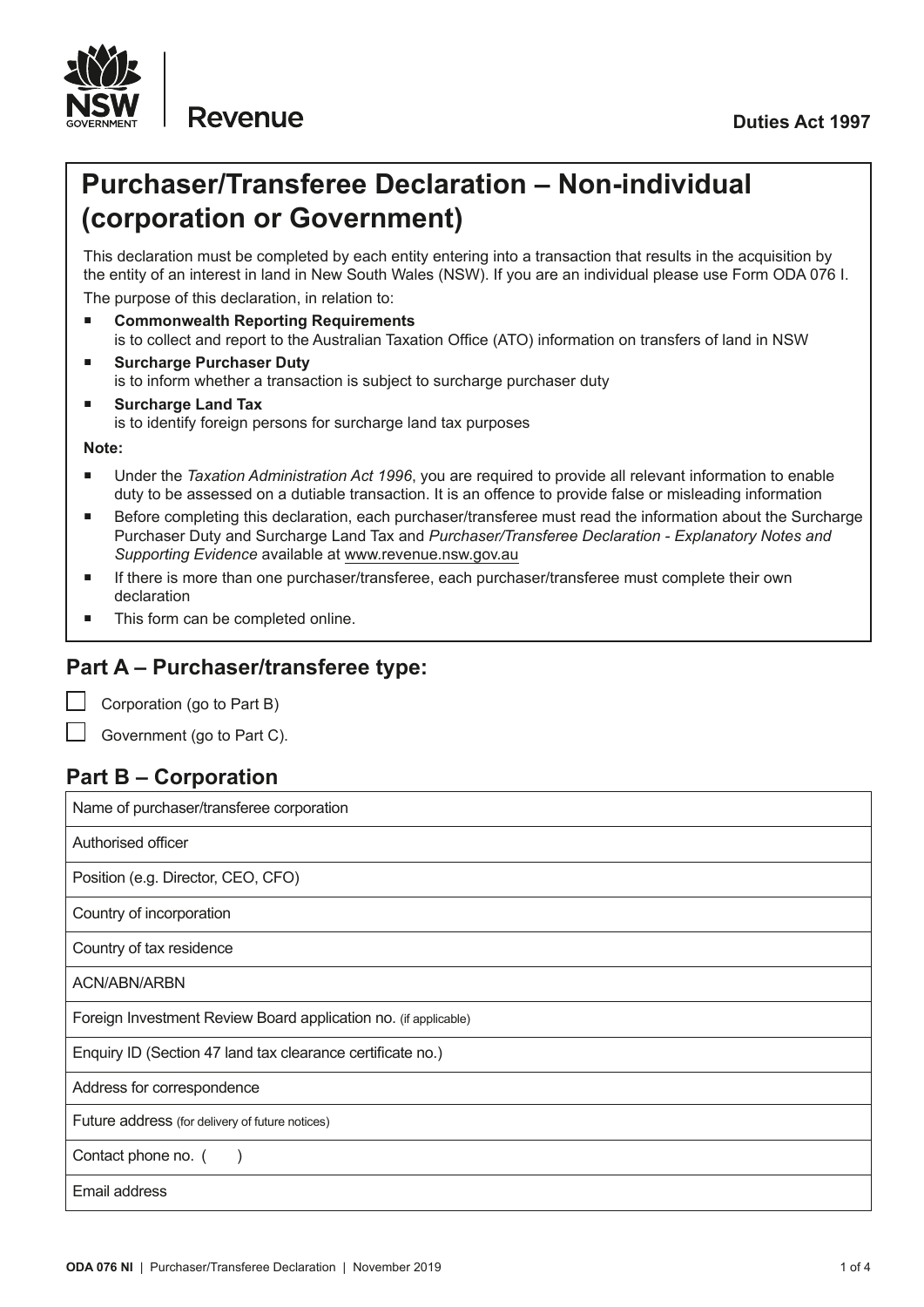### **Is the purchaser/transferee a foreign corporation?**

The purchaser/transferee may be a foreign corporation even if the corporation was incorporated in Australia.

| <u>Room anologico may bo a foreign corporation even in the corporation was incorporated in Adolfand</u><br>Yes<br><b>No</b>                                                                                                                                                                                                                             |
|---------------------------------------------------------------------------------------------------------------------------------------------------------------------------------------------------------------------------------------------------------------------------------------------------------------------------------------------------------|
| If yes, is the purchaser/transferee an Australian-based developer that is a foreign person?<br>The purchaser/transferee is eligible for an exemption from Surcharge Purchaser Duty as it has met (or will meet) the<br>requirements set forth in s 104ZJA of the Duties Act 1997 and clauses 9A and 9B of Revenue Ruling No G. 013.<br>Yes<br><b>No</b> |
| Is the purchaser/transferee a limited partnership?                                                                                                                                                                                                                                                                                                      |
| Yes<br><b>No</b>                                                                                                                                                                                                                                                                                                                                        |
| Name of general partners                                                                                                                                                                                                                                                                                                                                |
| Is the limited partnership foreign?                                                                                                                                                                                                                                                                                                                     |
| $\Box$ Yes<br>」No                                                                                                                                                                                                                                                                                                                                       |
| Is the purchaser/transferee acting as a trustee?                                                                                                                                                                                                                                                                                                        |
| $\Box$ No (go to Part D)<br>$\Box$ Yes                                                                                                                                                                                                                                                                                                                  |
| Please select type of trust of who the trustee is acting for:                                                                                                                                                                                                                                                                                           |
| Discretionary trust<br>Unit trust<br>Super fund<br>Fixed trust<br>Hybrid trust                                                                                                                                                                                                                                                                          |
| If the trust is a unit trust, fixed trust, discretionary trust or superfund, provide the name of the trust. If any other type of<br>trust (e.g. bare trust) provide the name of the beneficiaries (i.e. real purchaser/s).                                                                                                                              |
| Name of trust/beneficiaries                                                                                                                                                                                                                                                                                                                             |
| Are any of the beneficiaries foreign persons who hold a substantial interest or aggregate<br>substantial interest in the trust?                                                                                                                                                                                                                         |

 $\overline{\square}$  No

Thes Discretionary trust within the provisions of Revenue Ruling G 010

# **Part C – Government**

| Name                                                            |
|-----------------------------------------------------------------|
| Country of Government                                           |
| Country of tax residence                                        |
| ABN/ACN/ARBN/Organisation number                                |
| Foreign Investment Review Board application no. (if applicable) |
| Enquiry ID (Section 47 land tax clearance certificate no.)      |
| Address for correspondence                                      |
| Future address (for delivery of future notices)                 |
| Contact name                                                    |
| Contact number (                                                |
| Email address                                                   |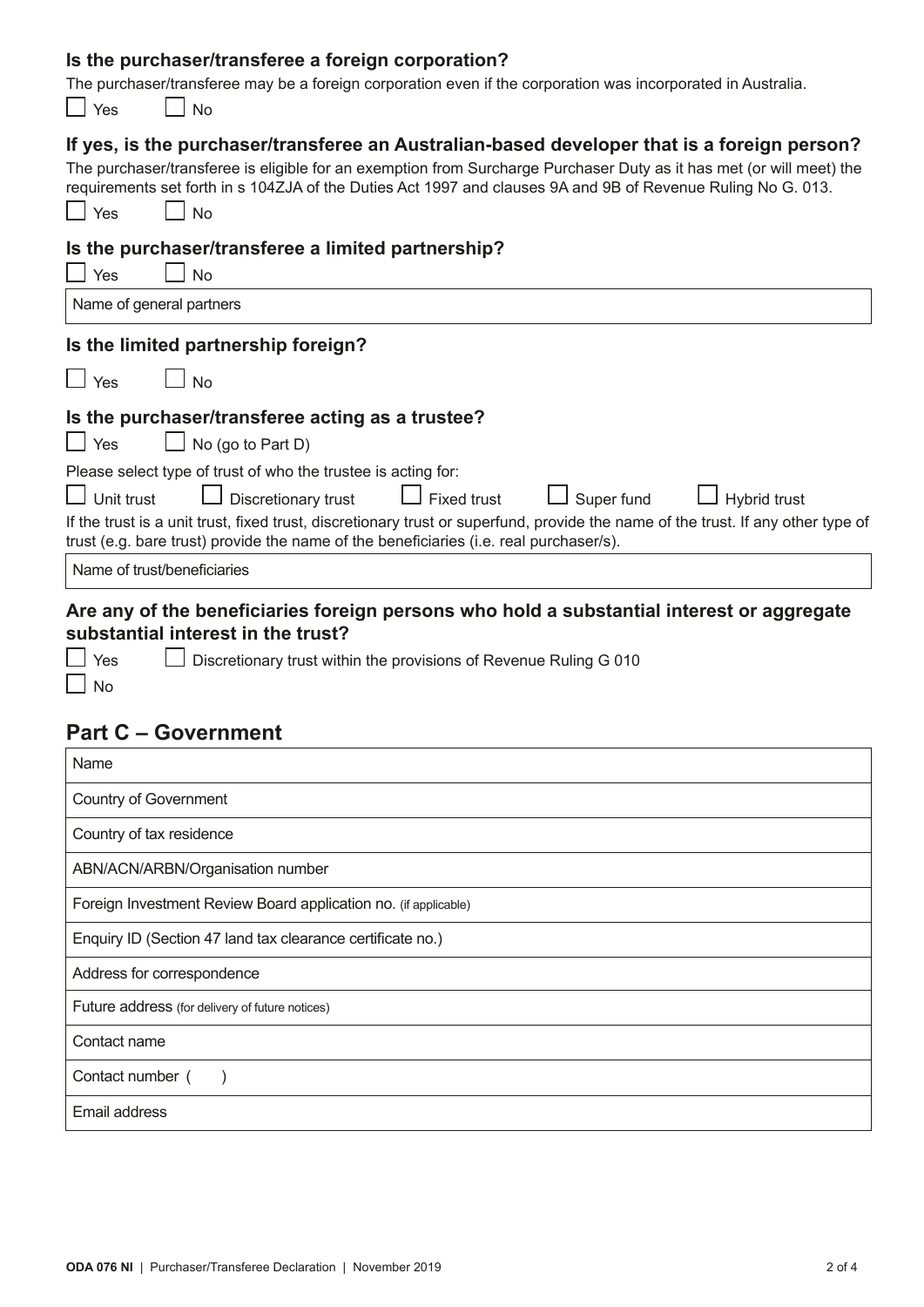# **Part D – Transaction details**

### **Type of land acquired?**

■Residential ■ Non-residential ■ Mixed use % If mixed use, what is the percentage of residential use?

Please select the type of land usage below

|                                        | <b>Residential use</b>                                                 |  | Non-residential use              |  |  |
|----------------------------------------|------------------------------------------------------------------------|--|----------------------------------|--|--|
|                                        | House - owner occupied                                                 |  | Office                           |  |  |
|                                        | House – rental                                                         |  | Industrial (factory warehouse)   |  |  |
|                                        | Strata – owner occupied                                                |  | Retail                           |  |  |
|                                        | Strata – rental                                                        |  | Vacant land - non residential    |  |  |
|                                        | Company title – owner occupied                                         |  | Farm or other primary production |  |  |
|                                        | Company title - rental                                                 |  | Other                            |  |  |
|                                        | Vacant land – residential                                              |  | Commercial residential 104I(2)   |  |  |
|                                        | Farm or other primary production                                       |  |                                  |  |  |
|                                        | Other – (permanent house boat mooring,<br>permanent caravan park site) |  |                                  |  |  |
| Is this sale an off the plan purchase? |                                                                        |  |                                  |  |  |

 $\Box$  Yes  $\Box$  No (see explanatory notes for further details)

Date of agreement for sale or transfer DD/MM/YYYY Dutiable value\* \$

*\*Dutiable value – the greater of:*

*(a) the consideration for the dutiable transaction including any GST paid or payable, or*

*(b) the unencumbered value of the dutiable property.*

#### **Property details**

| Plan type*                                                                                                   | Plan no.    | Sub-folio          | Lot no. | Section no. |  |  |
|--------------------------------------------------------------------------------------------------------------|-------------|--------------------|---------|-------------|--|--|
| *Enter DP for Deposited Plan; SP for Strata Plan; if not DP or SP and enter the other details under Plan no. |             |                    |         |             |  |  |
| Unit/Street no.                                                                                              | Street name |                    |         |             |  |  |
| Suburb/Town                                                                                                  |             | State NSW Postcode |         |             |  |  |

**Does this acquisition arise from an arrangement involving a put option and/or a call option?**

 $\Box$  Yes – must be lodged with Revenue NSW  $\Box$  No

# **Part E – Declaration**

#### **Declaration by purchaser/transferee**

I declare the required supporting evidence exists and will be presented to Revenue NSW upon request.

Under the *Taxation Administration Act 1996*, it is an offence to give false or misleading information. I declare that all information provided is true and correct in every particular.

| Name                                               |                             |
|----------------------------------------------------|-----------------------------|
| Position (e.g. Director, CEO, CFO) (if applicable) |                             |
| Corporation                                        |                             |
| Declared at (place)                                | <b>on (date) DD/MM/YYYY</b> |